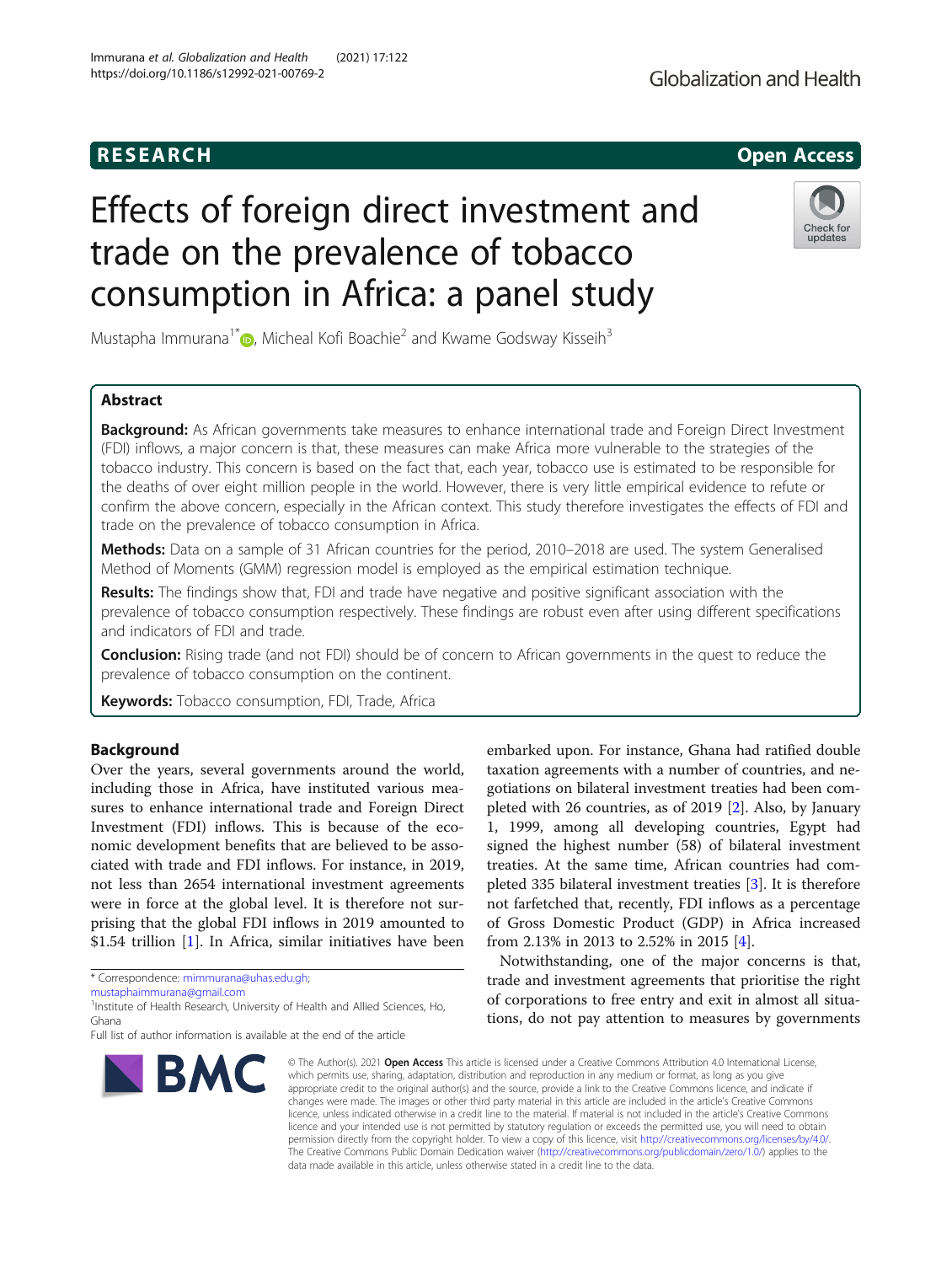to protect health. Hence, there were situations where nations sent cases to trade tribunals claiming that, public health measures (such as tobacco control) in some countries violated trade rules, and almost all these cases have been successful [[5](#page-8-0)], with the exception of some few cases in for instance, Australia and Uruguay [[6,](#page-8-0) [7\]](#page-8-0). In addition, trade liberalisation may provide reduced costs benefits to firms, which can lead to lower prices of products including harmful ones such as tobacco. This will therefore lead to a rise in the consumption of tobacco products, which can propel promotional activities of tobacco products by tobacco firms [\[8](#page-8-0)].

While increased tobacco consumption may generate profits for corporations, according to the World Health Organization (WHO), tobacco use leads to over eight million deaths annually at the global level. Nonetheless, there are about 1.3 billion tobacco users globally, with 80% of them living in low- and middle-income countries [[9\]](#page-8-0). In Africa, the number of tobacco users has been increasing, from 65 million in 2005 to 71 million in 2015, and this is expected to rise to 80 million by 2025. In addition, relative to other regions, the prevalence of tobacco use in the African region has seen only a marginal decrease. For instance, while the prevalence of tobacco use in the African region decreased by only 5% (18.5 to 13.5%) from 2000 to 2015, that of the Americas and the South-East Asian Regions, fell by 10.7% (30.8 to 20.1%) and 15.4% (46.6 to 31.2%), respectively, in the same period [[10\]](#page-8-0). Thus, the quest for more FDI inflows coupled with the high younger population on the continent, can increase the vulnerability of Africa to the strategies of the tobacco industry [[11](#page-8-0)].

The above therefore calls for an empirical investigation into the effects of trade and FDI on the consumption of tobacco products in Africa. This is particularly important given that, few studies have examined the effects of trade and FDI on tobacco consumption [[8,](#page-8-0) [12](#page-8-0)–[18](#page-8-0)].

Among these studies, only two of them focused on Africa [[8,](#page-8-0) [16\]](#page-8-0). Appau, Drope, Labonté et al [[8\]](#page-8-0). examined the relationships between trade liberalisation, tobacco trade and affordability (price) of tobacco, while Immurana, Boachie and Iddrisu  $[16]$  $[16]$  examined the effects of tobacco tax and price on smoking prevalence by controlling for FDI. Our study however, investigates the effects of FDI and trade on the prevalence of tobacco consumption in Africa. To our knowledge, this is the first study to analyse the tobacco consumption effects of both trade and FDI inflows in Africa. Doing so, helps in revealing whether trade and FDI have similar or different effects on the percentage of people who use tobacco products in Africa. This will highlight to policy makers the kind of attention to be paid to FDI and trade in designing policies aimed at reducing the prevalence of tobacco consumption in Africa.

## **Methods**

## Data and variables

In our quest to investigate the effects of FDI and trade on the prevalence of tobacco consumption in Africa, we source data from the World Bank's World Development Indicators (WB's WDI) as well as the WHO. The data cover 31 African countries (see Appendix) for the period 2010 to 2018. The study period and the number of countries are largely dictated by data availability on variables, especially the prevalence of tobacco consumption. Linear interpolation is employed to fill gaps in the data.

In this study, the dependent variable is the prevalence of current tobacco consumption or use. The main independent variables are FDI and trade (trade openness and imports). Also, tobacco taxes, income and education are used as control variables. Details of how these variables are measured and their expected signs are shown in Table [1.](#page-2-0)

With regard to the expected signs of the variables (see Table [1](#page-2-0)), the effects of FDI and trade on the prevalence of tobacco consumption are uncertain or mixed. Thus, if FDI inflows are geared towards the tobacco industry, it may increase the production and hence, consumption of tobacco products  $[15]$  $[15]$ . This is because, when FDI inflows into the tobacco sector increase the production/supply of tobacco, given that demand for tobacco products remains unchanged, tobacco firms would end up reducing the prices of their products in order to clear the surplus. This fall in price will lead to a rise in the consumption of tobacco products, all other things being equal. In addition, investment agreements may limit governments' ability to strengthen measures towards tobacco control for fear of cost of litigation, since some investors may challenge these measures in trade tribunals [[5,](#page-8-0) [8](#page-8-0)]. Moreover, FDI in the tobacco sector can provide foreign firms with vibrant local presence which makes them more capable of lobbying government officials in their favour [\[18\]](#page-8-0).

Concerning trade liberalisation, since it can provide some cost reduction benefits to tobacco firms along the supply chain, these firms can transfer the benefits into lower prices of their products, which will increase the consumption of tobacco products, all other things being equal [[8\]](#page-8-0). Moreover, trade liberalisation can enhance competition among tobacco firms, and in the quest by these firms to increase demand for their products, they may end up reducing the prices of their products as well as increasing advertisement and branding. These, have the potential to increase the consumption of tobacco products, all other things being equal [[14\]](#page-8-0). For instance, recently in Africa, there is evidence that, in push carts and convenience stores, tobacco firms are using marketing/advertising strategies such as flavoured cigarettes, single cigarettes and smaller packs to lure school going children to smoke [[20\]](#page-8-0). Conversely, if the already existing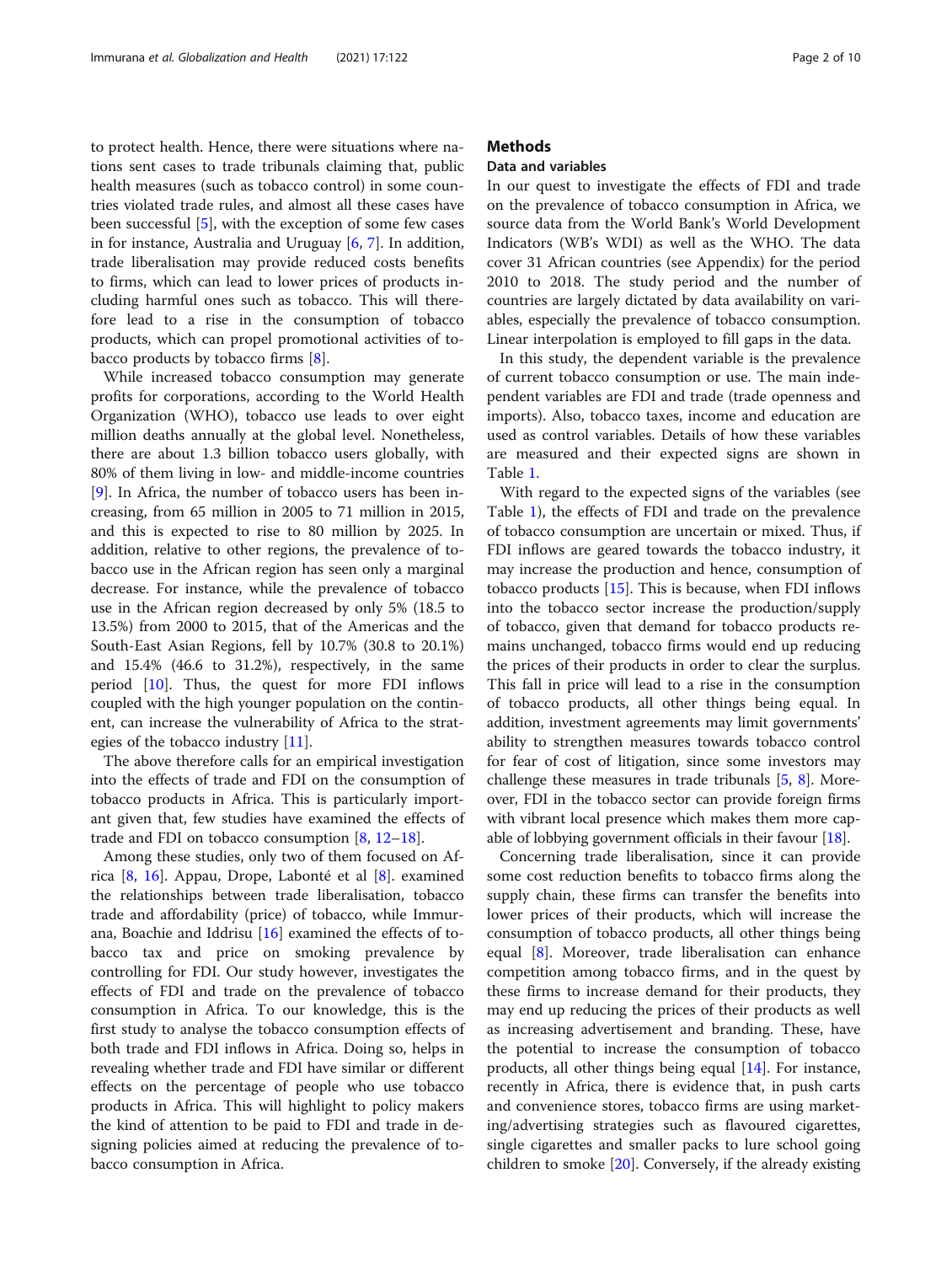<span id="page-2-0"></span>Table 1 Measurements and expected signs of variables

| Variable                          | <b>Definition/measurement</b>                                                                                                                                                                                                                                                                                                                                                                   | Source     | <b>Expected sign</b> |
|-----------------------------------|-------------------------------------------------------------------------------------------------------------------------------------------------------------------------------------------------------------------------------------------------------------------------------------------------------------------------------------------------------------------------------------------------|------------|----------------------|
| Prevalence of tobacco consumption | The percentage of people aged 15 years and above who currently use<br>any tobacco product                                                                                                                                                                                                                                                                                                       | WB's WDI   | Not applicable       |
| <b>FDI</b>                        | Net inflows of FDI as a percentage of GDP                                                                                                                                                                                                                                                                                                                                                       | WB's WDI   | $+/-$                |
| Trade                             | 1. Imports plus exports as a share of GDP (Trade openness)<br>2. Imports as a share of GDP                                                                                                                                                                                                                                                                                                      | WB's WDI   | $+/-$                |
| Tobacco tax                       | Total tax on a pack of 20 cigarettes expressed as a percentage of the<br>retail cost (price) of the most popular (mostly sold) brand of cigarettes.<br>This indicator is used because we do not have data on tobacco taxes.<br>In addition, using cigarette tax to proxy tobacco tax is justified<br>because according to the WHO [19], cigarettes are the most widely<br>used tobacco products | <b>WHO</b> |                      |
| Education                         | Gross primary school enrolment as a ratio of the total population of<br>individuals in the official age category for primary education                                                                                                                                                                                                                                                          | WB's WDI   |                      |
| Income                            | Growth rate of per capita GDP                                                                                                                                                                                                                                                                                                                                                                   | WB's WDI   | $+/-$                |

'+' means will increase the prevalence of tobacco consumption; '–' means will decrease the prevalence of tobacco consumption

(as well as future) inflows of FDI and trading activities are diverted from the tobacco sector to other sectors, the expectation is that, the production and consumption of tobacco products will fall, all other things being equal.

Tobacco tax is expected to decrease the consumption of tobacco products via a rise in price  $[16, 21-23]$  $[16, 21-23]$  $[16, 21-23]$  $[16, 21-23]$  $[16, 21-23]$ . Income is expected to have a mixed effect on tobacco consumption. Thus, as income increases, it will decrease and increase the consumption of tobacco products if tobacco products are inferior and normal goods respectively [\[16](#page-8-0)]. As regards education, we expect it to decrease the consumption of tobacco products. Thus, education can make people to be more willing to utilise and disregard health enhancing as well as health deteriorating products (such as of tobacco) respectively [see [[24](#page-8-0)–[29](#page-8-0)]].

A graphical presentation (Fig. 1) of the data shows that, whiles there exist a positive relationship between trade and the prevalence of tobacco consumption among the selected countries, the relationship between FDI and

the prevalence of tobacco consumption is negative. This therefore reinforces the need for a multivariate analysis of the effects of trade and FDI on the prevalence of tobacco consumption in the selected countries.

## Statistical analysis

To examine the effects of FDI and trade on the prevalence of tobacco consumption, we specify a simple equation as follows:

 $TB = f(FDI, Trade, X)$  (1),

where the prevalence of tobacco consumption (TB) is expressed as a function of FDI, Trade and a vector of control variables (X). We therefore re-specify eq. 1 in an estimable form as follows:

 $TB_{it} = \varpi + TB_{it-1} + \alpha FDI_{it-1} + \Psi Trade_{it-1} + \omega X_{it} +$  $_{t}$  +  $\varepsilon_{it}$  (2),

where  $\varpi$  is the intercept of the equation, and  $\alpha$ , Ψ as well as Ϣ are coefficients of their respective variables. Also, i, t,  $\varphi$  and  $\varepsilon$  represent the individual

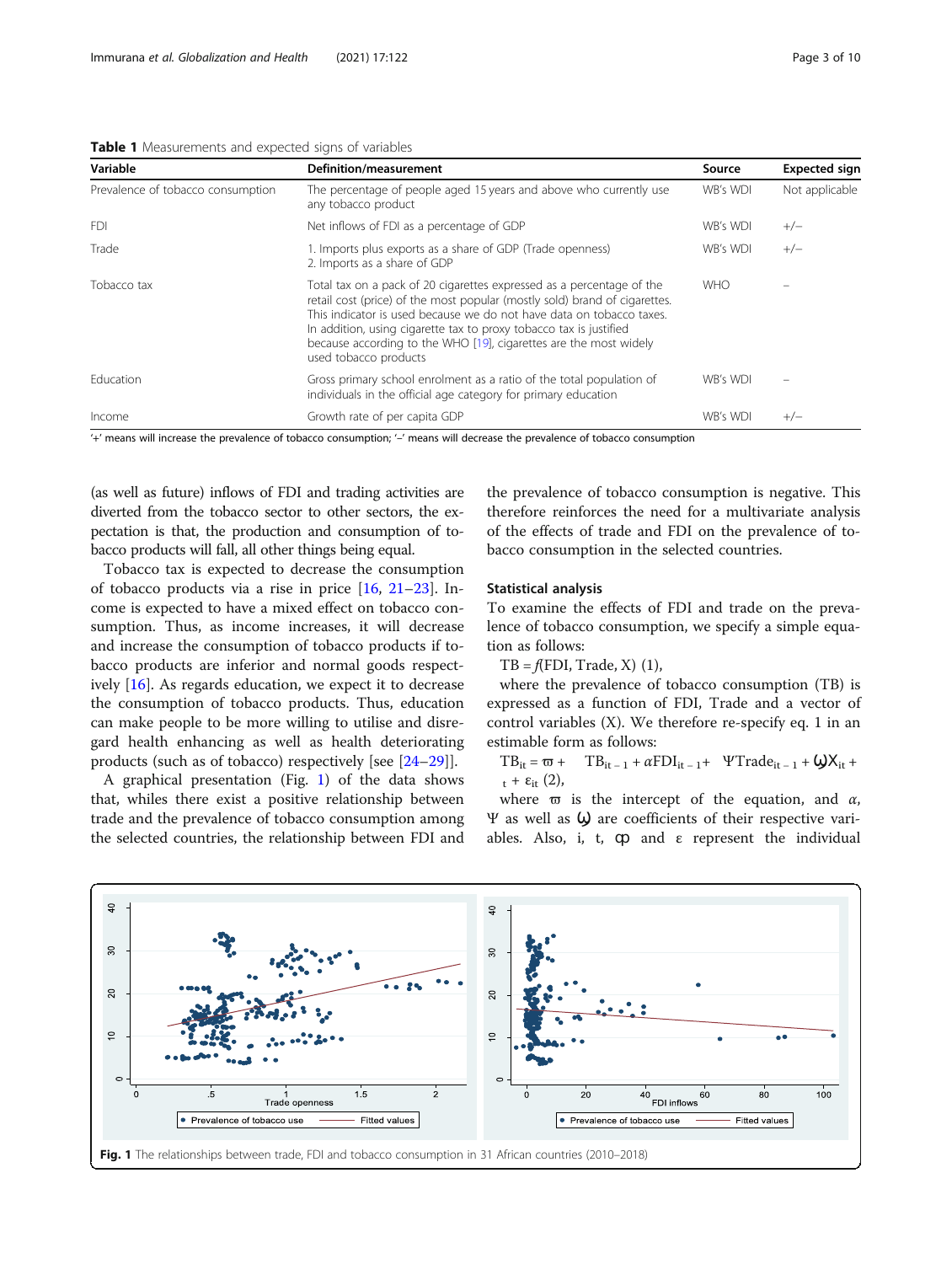countries, time (year), time fixed effects (year dummies) and the white noise disturbance term, respectively. We use the first lags of FDI (FDI<sub>it – 1</sub>) and Trade (Trade<sub>it – 1</sub>) because it will take time for them to affect the current prevalence of tobacco consumption. The time fixed effects are also used in order to deal with cross-sectional dependence as well as unanticipated situations or occurrences that may affect the prevalence of tobacco consumption  $[30, 31]$  $[30, 31]$  $[30, 31]$  $[30, 31]$ . Also, we introduce the first lag of TB  $(TB_{it-1})$  to capture the persistence of prevalence of tobacco consumption overtime. This is because, the previous levels of tobacco consumption may influence current tobacco consumption. Thus, becomes the coefficient of the first lag of tobacco consumption.

Since we have two measures of trade (imports plus exports as a share of GDP (Trade openness) and imports as a share of GDP), we run eq. 2 for each trade measure.

Given the nature of eq. 2, the persistence or dynamic term introduced may be correlated with the white noise disturbance term, which can lead to endogeneity, making results from estimators such as the Ordinary Least Square (OLS), Fixed Effects (FE) and Random Effects (RE) inconsistent and biased [\[32](#page-8-0)–[34](#page-9-0)]. Moreover, there is the likelihood of the prevalence of tobacco consumption influencing some of the right-hand side variables leading to endogeneity. For instance, rising prevalence of tobacco consumption may direct trading and investment activities towards the tobacco industry. Also, rising prevalence of tobacco consumption may force governments to impose or increase tobacco taxes. Ignoring these endogeneity concerns may lead to biased and unreliable estimates.

Since getting external instruments for these potentially endogenous variables is very difficult, it makes it less feasible to use Instrumental Variable (IV) estimators such as the Two-Stage Least Square (2SLS), IVFE and IVRE. Moreover, these estimators are not dynamic in nature.

This study therefore uses the dynamic panel system Generalised Method of Moments (GMM) of Arellano and Bover [\[35\]](#page-9-0) and Blundell and Bond [\[36](#page-9-0)] as the estimation technique (albeit its restrictive assumptions and limitations) [[32,](#page-8-0) [35](#page-9-0)–[37\]](#page-9-0) . The system GMM uses both level and first-differenced equations, and hence employs lagged levels and first differences of variables as instruments via additional moment conditions [\[38\]](#page-9-0). Thus, the system GMM makes it possible to use internal variables as instruments in order to deal with potential endogeneity issues.

However, in order for the estimates to be appropriate, the instruments must be valid and the first-differenced errors should not exhibit second-order serial correlation. The Hansen J test of overidentification or overidentifying restrictions (Hansen) and the Arellano-Bond serial correlation test (AR (2)) are therefore used to confirm the validity of the instruments as well as the estimates. The insignificance of the  $p$ -values of these tests therefore confirms the validity of the instruments and the estimates [\[30,](#page-8-0) [32](#page-8-0), [39](#page-9-0)–[41](#page-9-0)]. Moreover, as suggested by Roodman [[32](#page-8-0)], we ensure that the number of instruments is less than the number of cross-sections (countries) in order to avoid the proliferation of instruments which may weaken the ability of the Hansen *J* overidentification test to detect the invalidity of the instruments, as well as overfit variables that are endogenous, hence failing to remove their endogenous aspects.

To check the robustness of our results, we first run eq. 2 with only trade openness and the control variables, second, with only imports and the control variables, and third, with only FDI inflows and the control variables. Last but not the least, we run a final model by employing the KOF trade globalisation index [[42,](#page-9-0) [43](#page-9-0)] and the Chinn-Ito index of capital openness [[44\]](#page-9-0) as proxies for trade and FDI respectively.

## Results

In this section, we present the regression results (two-step system GMM estimates) of the effects of FDI and trade on the prevalence of tobacco consumption among the 31 selected African countries. The [Appendix](#page-6-0) presents summary statistics of variables used, correlation matrix and average trade, FDI and prevalence of tobacco use per country. As evident in Tables  $2$  and  $3$ , in all our models, the Hansen  $J$ and the AR (2) tests results as well as the absence of the proliferation of instruments confirm the appropriateness of our instruments and estimates. Moreover, all our models have high goodness of fit.

In Table [2](#page-4-0) (baseline results), we find that, the past year's prevalence of tobacco consumption has a positive significant association (at the 1% level) with the current prevalence of tobacco consumption. Thus, a rise in the previous year's level of tobacco consumption is found to be significantly associated with an increase in the current level of tobacco consumption.

Turning to the main variables of interest, we find that, the past year's level of trade openness has a positive significant relationship with the current prevalence of tobacco consumption, while that of FDI is found to be negatively significant (Table [2](#page-4-0), model 1). Specifically, a unit increase in the past year's level of trade openness is associated with an increase in the current prevalence of tobacco consumption by 0.57 units at the 5% level of significance. Nonetheless, a unit increase in the previous year's FDI inflows is associated with a 0.02 units fall in the current prevalence of tobacco consumption at the 5% level of significance. Moreover, in model 2 (Table [2](#page-4-0)), while the past year's level of FDI still maintains the same negative significant relationship (−0.01 at 10% level of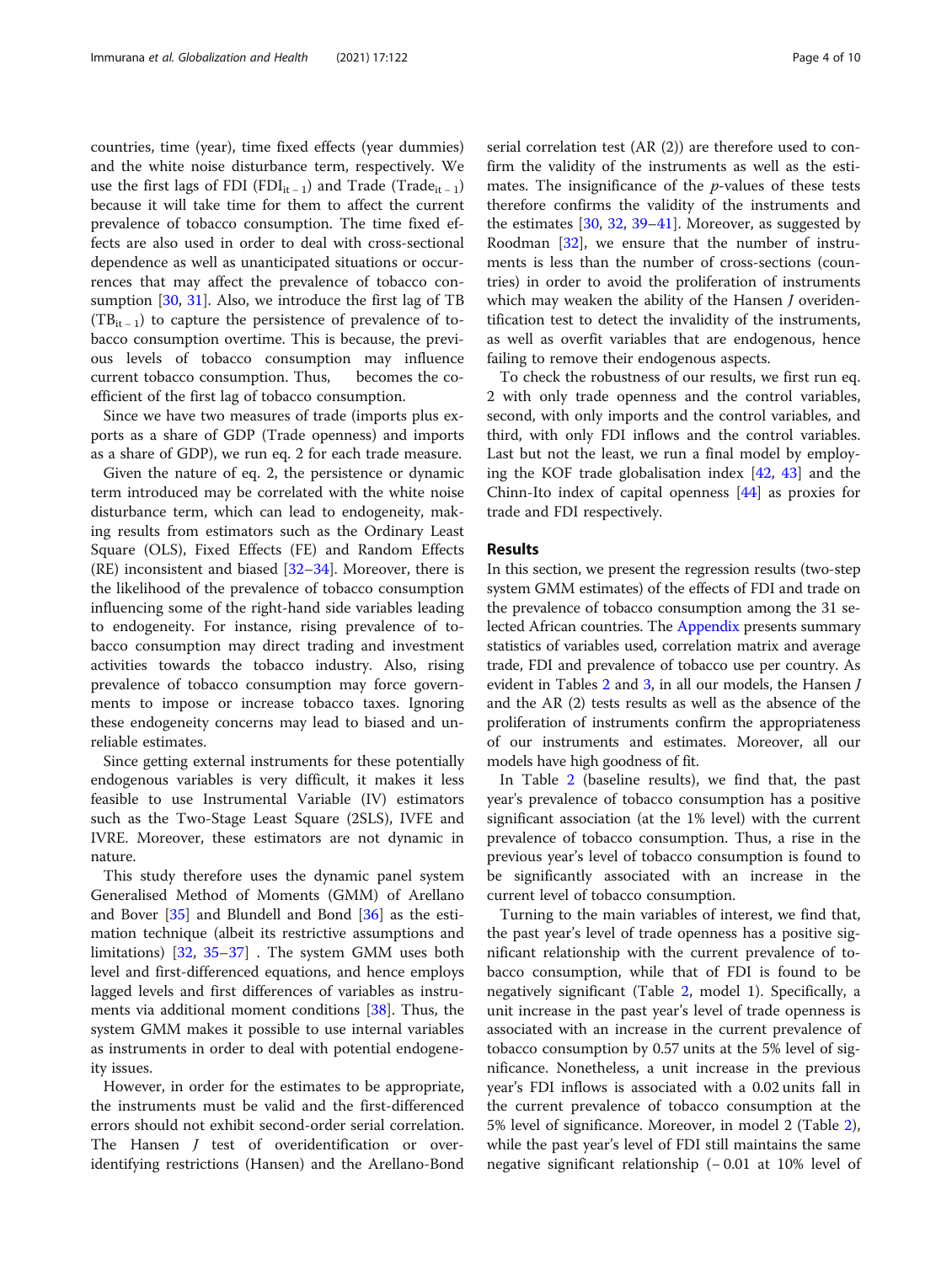|                             | (1)                       | (2)                       |  |
|-----------------------------|---------------------------|---------------------------|--|
|                             | Prevalence of tobacco use | Prevalence of tobacco use |  |
| L.Prevalence of tobacco use | $0.966***$                | $0.973***$                |  |
|                             | (0.00966)                 | (0.0129)                  |  |
| Tobacco tax                 | 0.00310                   | 0.00399                   |  |
|                             | (0.00392)                 | (0.00504)                 |  |
| L.Trade openness            | $0.572***$                |                           |  |
|                             | (0.242)                   |                           |  |
| L.FDI inflows               | $-0.0168$ **              | $-0.0135$ <sup>*</sup>    |  |
|                             | (0.00650)                 | (0.00677)                 |  |
| Income                      | 0.00102                   | 0.00109                   |  |
|                             | (0.0168)                  | (0.0135)                  |  |
| Education                   | 0.00173                   | 0.00221                   |  |
|                             | (0.00319)                 | (0.00322)                 |  |
| L.Imports                   |                           | 0.00405                   |  |
|                             |                           | (0.00238)                 |  |
| Constant                    | $-0.378$                  | $-0.368$                  |  |
|                             | (0.406)                   | (0.377)                   |  |
| Observations                | 216                       | 216                       |  |
| Countries                   | 31                        | 31                        |  |
| Instruments                 | 22                        | 22                        |  |
| AR(2)                       | 0.937                     | 0.425                     |  |
| AR(2) $p$ -value            | 0.349                     | 0.671                     |  |
| Hansen                      | 4.188                     | 6.919                     |  |
| Hansen p-value              | 0.899                     | 0.646                     |  |
| F stat                      | 6871.8                    | 8170.2                    |  |
| $F$ stat $p$ -value         | 0.000                     | 0.000                     |  |

## <span id="page-4-0"></span>Table 2 Effects of FDI and trade on the prevalence of tobacco consumption (Baseline results)

Standard errors in parentheses;  $^*p$  < 0.1,  $^*p$  < 0.05,  $^{**}p$  < 0.01; L. refers to the first lag of the respective variable; Year dummies are not reported for brevity. The null hypotheses of the Hansen and the AR (2) tests state the joint validity of the instruments and the absence of second-order serial correlation respectively [[30,](#page-8-0) [32](#page-8-0)]

significance) with the prevalence of tobacco consumption, the past year's level of imports is found to be associated with an increase in the current prevalence of tobacco consumption by 0.004 units at the 10% level of significance.

In Table [3](#page-5-0) (robustness checks), the past year's level of the prevalence of tobacco consumption is found to be associated with an increase in the current prevalence of tobacco consumption at the 1% level of significance in all models.

As regards the main variables of interest, running them in separate models, we find that, their signs and significance are qualitatively the same as those in the baseline results. Specifically, the past year's levels of trade openness and imports are found to be associated with an increase in the current prevalence of tobacco consumption by 0.17 units (Table [3](#page-5-0) model 1) and 0.007 units (Table [3](#page-5-0) model 2) at the 10 and 5%

level of significance respectively. Conversely, the past year's level of FDI inflows is found to have a negative significant relationship (− 0.007 at the 10% level of significance) with the current prevalence of tobacco consumption.

For further robustness checks, we use the KOF trade globalisation index and the Chinn-Ito index of capital openness as proxies for trade and FDI respectively, and the findings are not qualitatively different from the results of the other indicators. Specifically, while the past year's value of the KOF trade globalisation index is found to be associated with an increase in the current prevalence of tobacco consumption by 0.01 units at the 5% level of significance, the past year's level of the Chinn-Ito index of capital openness is found to be associated with a decrease in the current prevalence of tobacco consumption by 0.07 units at the 10% level of significance.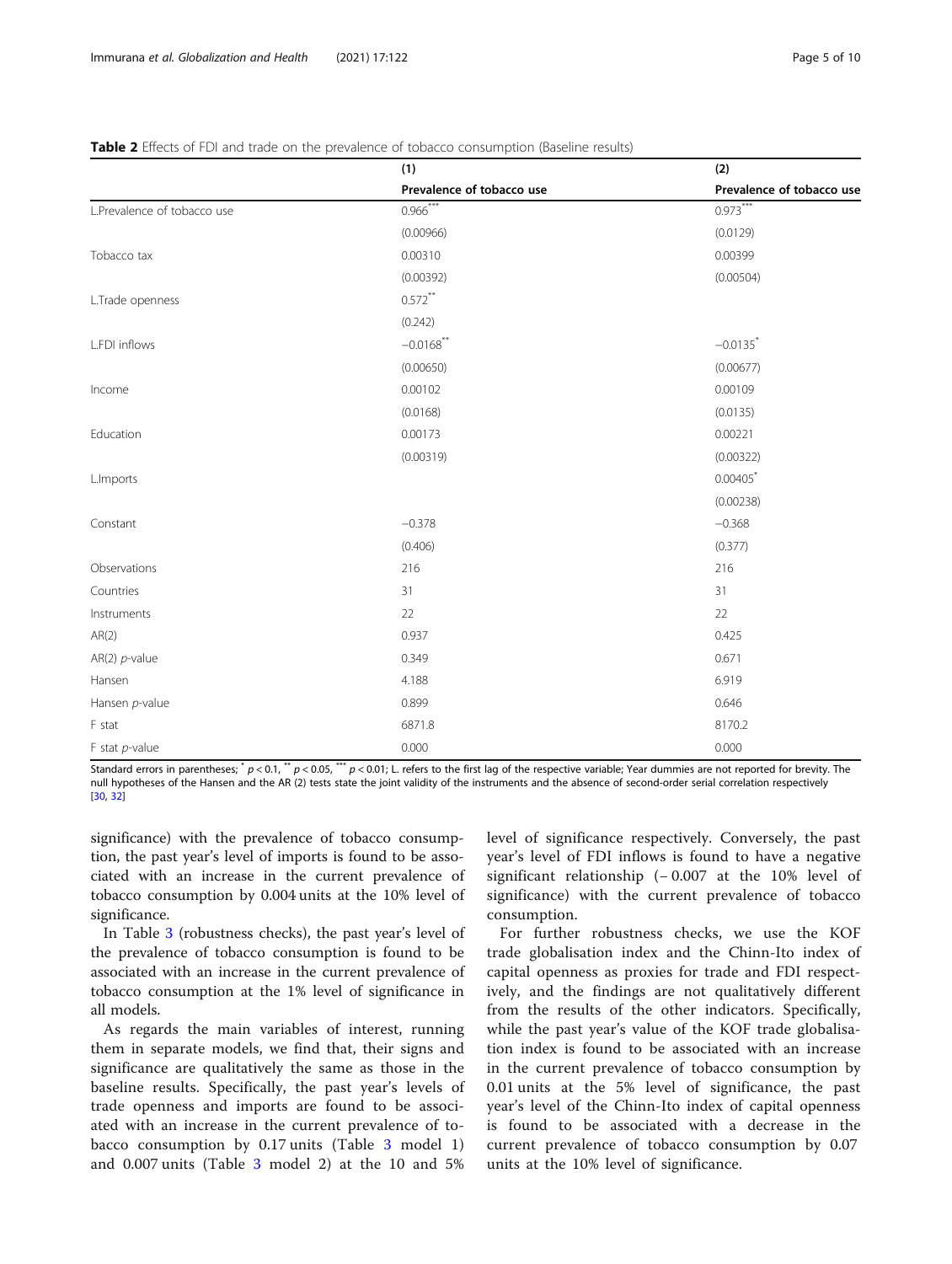## <span id="page-5-0"></span>Table 3 Effects of FDI and trade on the prevalence of tobacco consumption (Robustness checks)

|                                       | (1)                          | (2)                          | (3)                          | (4)                          |
|---------------------------------------|------------------------------|------------------------------|------------------------------|------------------------------|
|                                       | Prevalence of<br>tobacco use | Prevalence of<br>tobacco use | Prevalence of<br>tobacco use | Prevalence of<br>tobacco use |
| L.Prevalence of tobacco use           | $0.975***$                   | $0.963***$                   | $0.962***$                   | $0.994***$                   |
|                                       | (0.0234)                     | (0.00973)                    | (0.0195)                     | (0.0197)                     |
| Tobacco tax                           | 0.00520                      | $-0.00604$ <sup>*</sup>      | $-0.00135$                   | $-0.00909$                   |
|                                       | (0.00561)                    | (0.00349)                    | (0.0125)                     | (0.00845)                    |
| L.Trade openness                      | $0.167*$                     |                              |                              |                              |
|                                       | (0.0845)                     |                              |                              |                              |
| Income                                | 0.00760                      | 0.0205                       | 0.0425                       | $-0.00524$                   |
|                                       | (0.00698)                    | (0.0119)                     | (0.0212)                     | (0.0105)                     |
| Education                             | $0.0138***$                  | $0.0113***$                  | 0.00298                      | $-0.0112$                    |
|                                       | (0.00299)                    | (0.00260)                    | (0.00826)                    | (0.00771)                    |
| L.Imports                             |                              | $0.00733$ **                 |                              |                              |
|                                       |                              | (0.00348)                    |                              |                              |
| L.FDI inflows                         |                              |                              | $-0.00727$ <sup>*</sup>      |                              |
|                                       |                              |                              | (0.00393)                    |                              |
| L.KOF trade globalisation index       |                              |                              |                              | $0.0115***$                  |
|                                       |                              |                              |                              | (0.00442)                    |
| L.Chinn-Ito index of capital openness |                              |                              |                              | $-0.0741$ <sup>*</sup>       |
|                                       |                              |                              |                              | (0.0420)                     |
| Constant                              | $-1.688$ <sup>***</sup>      | $-1.046$ <sup>***</sup>      | $-0.0109$                    | 0.817                        |
|                                       | (0.204)                      | (0.247)                      | (0.723)                      | (0.720)                      |
| Observations                          | 216                          | 216                          | 217                          | 217                          |
| Countries                             | 31                           | 31                           | 31                           | 31                           |
| Instruments                           | 24                           | 27                           | 21                           | 24                           |
| AR(2)                                 | $-1.233$                     | 0.372                        | $-1.097$                     | $-1.379$                     |
| AR(2) $p$ -value                      | 0.218                        | 0.710                        | 0.273                        | 0.168                        |
| Hansen                                | 13.32                        | 11.57                        | 4.151                        | 8.980                        |
| Hansen p-value                        | 0.346                        | 0.712                        | 0.901                        | 0.774                        |
| F stat                                | 15,428.4                     | 7834.9                       | 2903.3                       | 5706.0                       |
| $F$ stat $p$ -value                   | 0.000                        | 0.000                        | 0.000                        | 0.000                        |

Standard errors in parentheses;  $^*p$  < 0.1,  $^*p$  < 0.05,  $^{***}p$  < 0.01; L. refers to the first lag of the respective variable; Year dummies are not reported for brevity; The null hypotheses of the Hansen and the AR (2) tests state the joint validity of the instruments and the absence of second-order serial correlation respectively [[30,](#page-8-0) [32](#page-8-0)]

## Discussion

In this study, we investigate the effects of FDI and trade on the prevalence of tobacco consumption in 31 African countries. We find that, the lagged prevalence of tobacco consumption variable has a positive significant relationship with the current prevalence of tobacco consumption.

Concerning the main variables of interest, while trade openness and imports (Trade) are found to be associated with an increase in the prevalence of tobacco consumption, the relationship between FDI and the prevalence of tobacco consumption is negative. These findings are robust even after running separate models for FDI, trade openness and imports as well as proxying trade and FDI by the KOF trade

globalisation index and the Chinn-Ito index of capital openness respectively. It is therefore not surprising that, in our sample, countries like Botswana, Lesotho, Mauritius, Seychelles, South Africa and Tunisia that have relatively high levels of trade liberalisation, have relatively high prevalence of tobacco use, while countries such as Congo Republic, Ghana, Liberia and Nigeria with relatively high net FDI inflows, are found to have relatively low prevalence of tobacco use (see [Appendix\)](#page-6-0). The finding on trade could be that, trade liberalisation makes tobacco products readily and cheaply available in African countries, which can increase the prevalence of tobacco use  $[8]$  $[8]$  $[8]$ . On the other hand, the finding on FDI inflows reducing the prevalence of tobacco use could be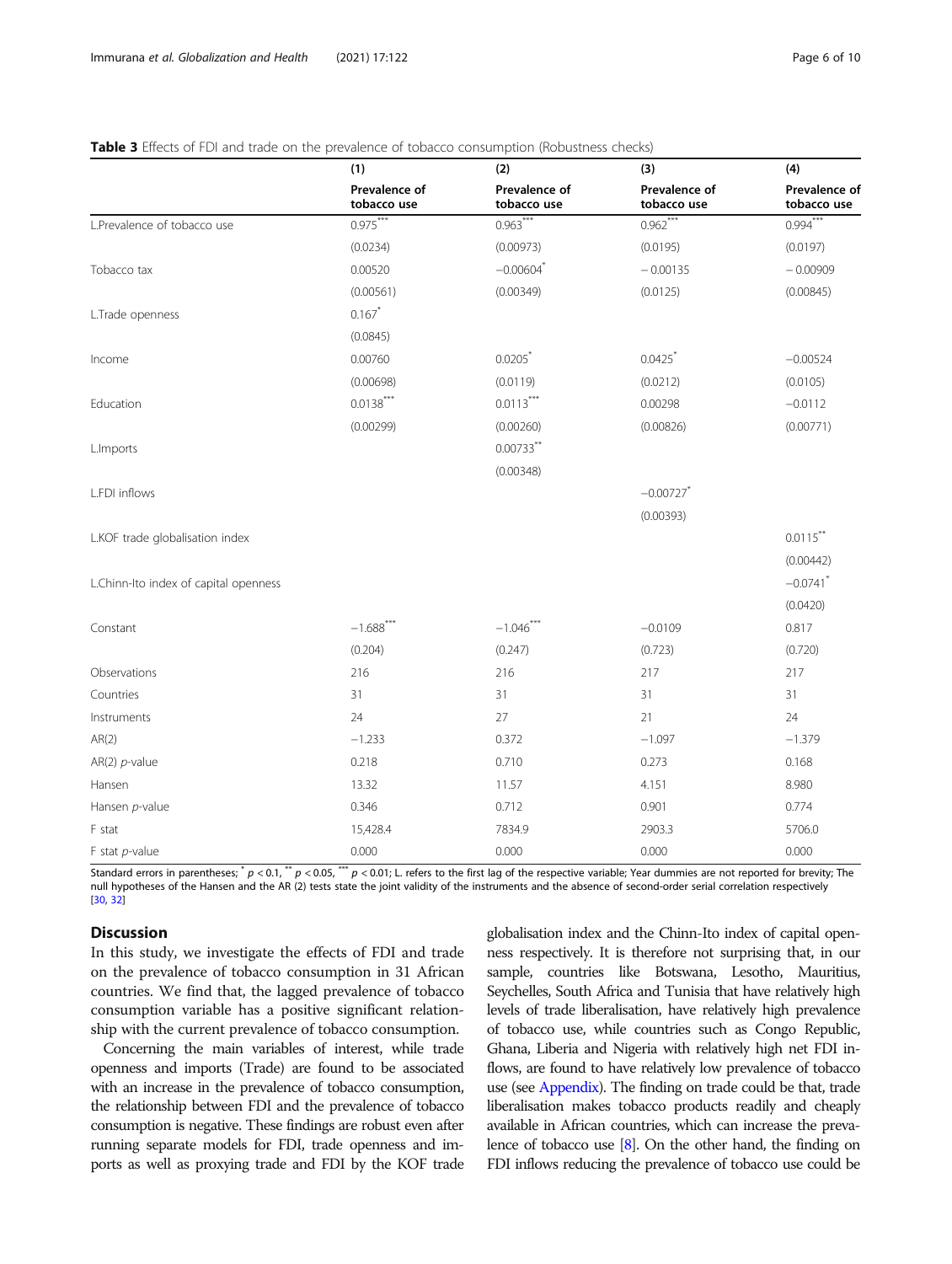<span id="page-6-0"></span>that, FDI inflows into the African continent are directed towards other sectors instead of the tobacco industry. For instance, data shows that, recent FDI inflows into Africa are more concentrated in the services sector rather than the manufacturing sector [[45\]](#page-9-0). The result on trade is similar to those of Chaloupka and Laixuthai [\[12](#page-8-0)] who found that, the opening up of markets in Japan, Thailand, South Korea and Taiwan to United States (US) cigarettes, increased the per capita consumptions of cigarettes in these countries by nearly 10%. Similarly, Honjo and Kawachi [\[13\]](#page-8-0) found trade liberalisation to increase smoking in Japan, while Taylor, Chaloupka, Guindon et al [[14\]](#page-8-0) found trade liberalisation to increase cigarette smoking in low-and middle-income countries. However, in Southeast Asia, there was no clear link between trade liberalisation and tobacco consumption [\[17\]](#page-8-0). The outcome on FDI conflicts findings from the former Soviet Union [[15\]](#page-8-0). Nonetheless, the finding is similar to a previous study on Africa which found the effect of FDI on smoking prevalence to be negative but insignificant for a sample of 24 countries [[16\]](#page-8-0). The differences in significance could be due to the use of relatively more countries in the present study. The finding suggests that, FDI inflows into Africa, do not promote tobacco consumption, and this could improve public health. This corroborates earlier results by Immurana [[46\]](#page-9-0) who found FDI to improve population health in Africa.

In spite of the above, the present study is limited to only 31 countries and hence caution should be exercised in generalising the findings to be representative of the entire African continent.

## Conclusion

As African governments initiate a number of measures towards enhancing international trade and FDI inflows, a major concern is that, these measures can make Africa more vulnerable to the strategies of the tobacco industry. Meanwhile, each year, tobacco use is responsible for the deaths of more than eight million people in the world. In this study, we therefore provide the foremost empirical evidence of the effects of FDI and trade on the prevalence of tobacco consumption in the African context using data from 2010 to 2018 on 31 countries. Our findings from two-step system GMM estimations show that, while FDI is associated with a reduction in tobacco consumption, trade on the other hand is associated with an increase in the consumption of tobacco products. These findings are robust even after using both different specifications and indicators of trade and FDI. It is therefore not surprising that in our sample, countries with high trade liberalisation and net FDI inflows have relatively high and low prevalence of tobacco use respectively. The policy implication is that, as governments in Africa institute measures towards enhancing trade, conscious efforts must be made to ensure that trade does not increase the prevalence of tobacco consumption on the continent.

## Appendix

| Table 4 List of countries |
|---------------------------|
|---------------------------|

| Algeria             | Ethiopia    | Mauritius  | Seychelles      |
|---------------------|-------------|------------|-----------------|
| <b>Benin</b>        | Gambia, The | Morocco    | South Africa    |
| <b>Botswana</b>     | Ghana       | Mozambique | Tanzania        |
| <b>Burkina Faso</b> | Kenya       | Namibia    | Togo            |
| Burundi             | Lesotho     | Niger      | Tunisia         |
| Congo, Rep.         | Liberia     | Nigeria    | Uganda          |
| Cote d'Ivoire       | Madagascar  | Rwanda     | <b>Zimbabwe</b> |
| Egypt, Arab Rep.    | Mali        | Senegal    |                 |

Table 5 Descriptive Statistics

| Variable                               | Obs. | Mean    | Std.<br>Dev. | Min       | Max     |
|----------------------------------------|------|---------|--------------|-----------|---------|
| Prevalence of tobacco use              | 279  | 16.32   | 7.698        | 3.7       | 34      |
| Tobacco tax                            | 279  | 42.62   | 19.27        | 4.88      | 85.96   |
| Trade openness                         | 277  | .742    | .361         | .207      | 2.165   |
| Imports                                | 277  | 43.917  | 22.352       | 10.666    | 117.154 |
| FDI inflows                            | 279  | 5.636   | 11.918       | $-3.374$  | 103.337 |
| Income                                 | 279  | 2.203   | 3.347        | $-12.442$ | 18.066  |
| Fducation                              | 242  | 106.754 | 18.324       | 62.708    | 148.23  |
| KOF trade globalisation<br>index       | 279  | 46.737  | 14.015       | 24.356    | 84.207  |
| Chinn-Ito index of capital<br>openness | 279  | $-.39$  | 1.394        | $-1.92$   | 2.334   |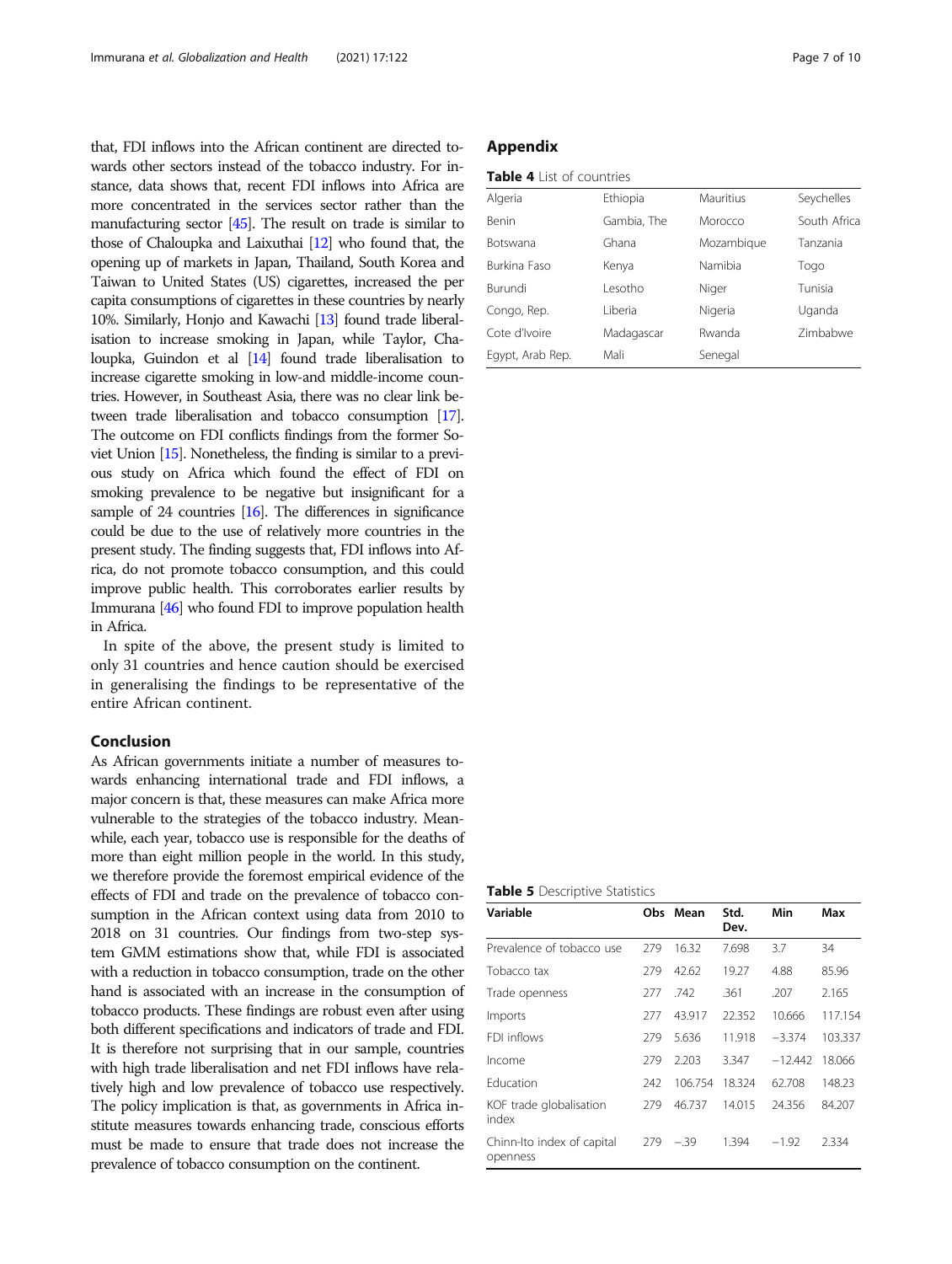## Table 6 Matrix of correlations

| <b>Variables</b>                        | (1)      | (2)      | (3)   | (4)   | (5)      | (6)      | (7)      | (8)   | (9)   |
|-----------------------------------------|----------|----------|-------|-------|----------|----------|----------|-------|-------|
| (1) Prevalence of tobacco consumption   | 1.000    |          |       |       |          |          |          |       |       |
| (2) Tobacco tax                         | 0.742    | 1.000    |       |       |          |          |          |       |       |
| (3) Trade openness                      | 0.322    | 0.242    | 1.000 |       |          |          |          |       |       |
| (4) Imports                             | 0.246    | 0.154    | 0.943 | 1.000 |          |          |          |       |       |
| (5) FDI inflows                         | $-0.071$ | $-0.125$ | 0.385 | 0.484 | 1.000    |          |          |       |       |
| (6) Income                              | $-0.139$ | $-0.139$ | 0.155 | 0.121 | 0.131    | 1.000    |          |       |       |
| (7) Education                           | 0.266    | 0.205    | 0.093 | 0.111 | $-0.017$ | $-0.016$ | 1.000    |       |       |
| (8) KOF trade globalisation index       | 0.597    | 0.576    | 0.686 | 0.559 | 0.128    | 0.097    | 0.222    | 1.000 |       |
| (9) Chinn-Ito index of capital openness | 0.105    | 0.271    | 0.272 | 0.271 | 0.229    | 0.017    | $-0.076$ | 0.158 | 1.000 |

Table 7 Average trade, FDI and prevalence of tobacco use per country (2010–2018)

| Country          | Trade openness | , ,<br>Imports | <b>FDI</b> | Prevalence of tobacco consumption |
|------------------|----------------|----------------|------------|-----------------------------------|
| Algeria          | 0.62           | 31.93          | $0.8\,$    | 19.42                             |
| Benin            | 0.57           | 31.03          | 1.77       | 8.71                              |
| Botswana         | $\mathbf{1}$   | 50.9           | 1.56       | 24.97                             |
| Burkina Faso     | 0.59           | 32.59          | 1.9        | 18.07                             |
| Burundi          | 0.39           | 30.92          | 1.07       | 14.02                             |
| Congo, Rep.      | 1.14           | 56.22          | 16.38      | 14.73                             |
| Cote d'Ivoire    | $0.7\,$        | 32.63          | 1.29       | 14.21                             |
| Egypt, Arab Rep. | 0.41           | 24.65          | 1.96       | 21.26                             |
| Ethiopia         | 0.39           | 28.12          | 3.14       | 5.02                              |
| Gambia, The      | $0.5\,$        | 31.58          | 1.87       | 15.69                             |
| Ghana            | 0.75           | 41.8           | 6.5        | 4.16                              |
| Kenya            | 0.48           | 30.25          | 1.71       | 13.06                             |
| Lesotho          | 1.37           | 94.49          | 4.11       | 27.77                             |
| Liberia          | 1.23           | 97.91          | 42.74      | 9.36                              |
| Madagascar       | 0.59           | 33.36          | 5.29       | 31.31                             |
| Mali             | 0.6            | 36.33          | 2.81       | 12.14                             |
| Mauritius        | 1.07           | 59.3           | 3.36       | 28.37                             |
| Morocco          | 0.82           | 46.69          | 2.64       | 16.34                             |
| Mozambique       | 0.99           | 66.7           | 25         | 16.69                             |
| Namibia          | 0.97           | 57.71          | 4.68       | 19.01                             |
| Niger            | 0.44           | 29.57          | 6.76       | 8.36                              |
| Nigeria          | 0.34           | 14.51          | 1.17       | 5.22                              |
| Rwanda           | 0.45           | 30.58          | 3.11       | 14.56                             |
| Senegal          | 0.58           | 35.89          | 2.23       | 10.07                             |
| Seychelles       | 1.9            | 100.66         | 15.36      | 21.96                             |
| South Africa     | 0.61           | 30.43          | 1.15       | 32.57                             |
| Tanzania         | 0.45           | 26.41          | 3.29       | 15.07                             |
| Togo             | 0.94           | 55.54          | 3.85       | 8.36                              |
| Tunisia          | 1.01           | 55.6           | 2.24       | 28.57                             |
| Uganda           | 0.38           | 23.68          | 3          | 12.17                             |
| Zimbabwe         | 0.63           | 39.76          | 1.97       | 14.74                             |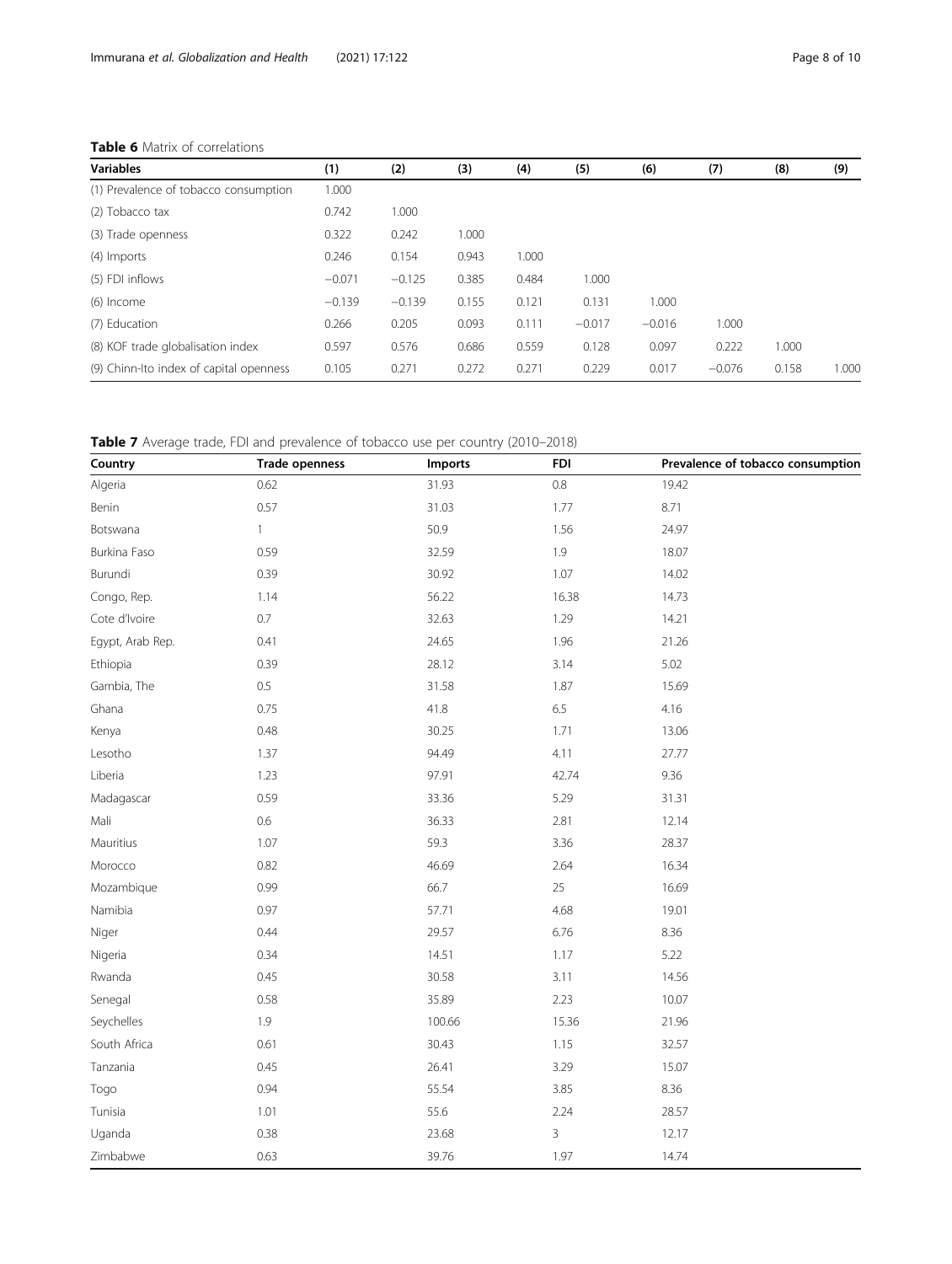#### <span id="page-8-0"></span>Acknowledgements

Not applicable.

#### Disclosure statement

The authors declare no potential conflict of interest.

#### Authors' contributions

Conceptualization, Mustapha Immurana; Data analysis & Original draft writing, Mustapha Immurana; Formal analysis, Mustapha Immurana, Micheal Kofi Boachie, Kwame Godsway Kisseih; Literature collection, Mustapha Immurana; Proofreading, Mustapha Immurana, Micheal Kofi Boachie, Kwame Godsway Kisseih. All authors read and approved the final manuscript.

#### Funding

No funding was received for this study.

#### Availability of data and materials

The datasets supporting the conclusions of this article are available from the websites of the World Health Organization ([https://www.who.int/tobacco/](https://www.who.int/tobacco/global_report/2017/appendix-ix/en/) [global\\_report/2017/appendix-ix/en/;](https://www.who.int/tobacco/global_report/2017/appendix-ix/en/) [https://www.who.int/tobacco/global\\_](https://www.who.int/tobacco/global_report/en/) [report/en/\)](https://www.who.int/tobacco/global_report/en/) and the World Bank [\(https://databank.worldbank.org/source/](https://databank.worldbank.org/source/world-development-indicators#advancedDownloadOptions) [world-development-indicators#advancedDownloadOptions\)](https://databank.worldbank.org/source/world-development-indicators#advancedDownloadOptions).

### **Declarations**

Ethics approval and consent to participate Not applicable.

#### Consent for publication

Not applicable.

#### Competing interests

The authors declare that they have no competing interests.

#### Author details

<sup>1</sup>Institute of Health Research, University of Health and Allied Sciences, Ho, Ghana. <sup>2</sup>Department of Health Policy Planning and Management, School of Public Health, University of Health and Allied Sciences, Hohoe, Ghana. <sup>3</sup>Christian Health Association of Ghana Secretariat, Accra, Ghana.

# Received: 12 April 2021 Accepted: 22 September 2021<br>Published online: 19 October 2021

#### References

- 1. United Nations Conference on Trade and Development. World investment report 2020: international production beyond the pandemic, key messages and overview. Geneva: United Nations; 2020. [https://doi.org/10.18356/92](https://doi.org/10.18356/920f7642-en) [0f7642-en.](https://doi.org/10.18356/920f7642-en)
- 2. United States Department of State a, 2020. A. 2019 Investment climate statements. Ghana: Department of State; 2020. Available from: [https://www.](https://www.state.gov/reports/2019-investment-climate-%20statements/ghana%20trashed/) [state.gov/reports/2019-investment-climate- statements/ghana trashed/](https://www.state.gov/reports/2019-investment-climate-%20statements/ghana%20trashed/)
- 3. United Nations Conference on Trade and Development. Foreign direct investment in Africa: performance and potential. New York and Geneva: United Nations; 1999.
- 4. UNCTADSTAT. Foreign direct investment: Inward and outward flows and stock, annual. Available from: Accessed from: [https://unctadstat.unctad.org/](https://unctadstat.unctad.org/wds/TableViewer/tableView.aspx) [wds/TableViewer/tableView.aspx.](https://unctadstat.unctad.org/wds/TableViewer/tableView.aspx)
- 5. Shaffer ER, Brenner JE, Houston TP. International trade agreements: a threat to tobacco control policy. Tob Control. 2005;14(Suppl II):ii19–25.
- 6. Crosbie E, Sosa P, Glantz SA. Defending strong tobacco packaging and labelling regulations in Uruguay: transnational tobacco control network versus Philip Morris International. Tobacco Control. 2018;27(2):185–94.
- 7. Crosbie E, Thomson G, Freeman B, Bialous S. Advancing progressive health policy to reduce NCDs amidst international commercial opposition: tobacco standardised packaging in Australia. Glob Public Health. 2018;13(12):1753– 66. <https://doi.org/10.1080/17441692.2018.1443485>.
- Appau A, Drope J, Labonté R, Stoklosa M, Lencucha R. Disentangling regional trade agreements, trade flows and tobacco affordability in sub-Saharan Africa. Glob Health. 2017;13(1):81. [https://doi.org/10.1186/s12992-01](https://doi.org/10.1186/s12992-017-0305-x) [7-0305-x.](https://doi.org/10.1186/s12992-017-0305-x)
- 9. World Health Organization. Tobacco: Key Facts. 2020 updated 27 May 2020. Available from: [https://www.who.int/news-room/fact-sheets/detail/tobacco.](https://www.who.int/news-room/fact-sheets/detail/tobacco)
- 10. World Health Organization. WHO global report on trends in prevalence of tobacco use 2000-2025. 2019.
- 11. International Development Research Centre. Tobacco tax reforms to promote economic development in West Africa. 2018. Accessed from: [https://www.idrc.ca/en/research-in-action/tobacco-tax-reforms-promote](https://www.idrc.ca/en/research-in-action/tobacco-tax-reforms-promote-economic-development-west-africa)[economic-development-west-africa](https://www.idrc.ca/en/research-in-action/tobacco-tax-reforms-promote-economic-development-west-africa) on 17 Feb 2021.
- 12. Chaloupka F, Laixuthai A. U.S. Trade Policy and Cigarette Smoking in Asia; 1996. Report No.: 5543.
- 13. Honjo K, Kawachi I. Effects of market liberalisation on smoking in Japan. Tob Control. 2000;9(2):193–200. <https://doi.org/10.1136/tc.9.2.193>.
- 14. Taylor A, Chaloupka F, Guindon E, et al. The impact of trade liberalization on tobacco consumption: World Bank and world health Organization; 2000.
- 15. Gilmore A, McKee M. Exploring the impact of foreign direct investment on tobacco consumption in the former Soviet Union. Tob Control. 2005;14(1): 13–21. <https://doi.org/10.1136/tc.2003.005082>.
- 16. Immurana M, Boachie MK, Iddrisu A-A. The effects of tobacco taxation and pricing on the prevalence of smoking in Africa. Glob Health Res Policy. 2021;6(1):1–10.
- 17. Drope J, Chavez JJ, Complexities at the intersection of tobacco control and trade liberalisation: evidence from Southeast Asia. Tob Control. 2015;24(e2): e128–36.
- 18. Bettcher DW, Subramaniam C, Guindon EG, et al. WHO tobacco free initiative. Confronting the tobacco epidemic in an era of trade liberalization: World Health Organization; 2003.
- 19. World Health Organisation. Report on the global tobacco epidemic, 2015: Raising taxes on tobacco. Geneva: WHO; 2015.
- 20. African Centre for Tobacco Industry Monitoring and Policy Research (2020). Big Tobacco uses clever marketing ploys to target school kids in Africa. 2020. Accessed from: [https://www.atim.co.za/2016/12/big-tobacco-uses](https://www.atim.co.za/2016/12/big-tobacco-uses-clever-marketing-ploys-to-target-school-kids-in-africa/)[clever-marketing-ploys-to-target-school-kids-in-africa/](https://www.atim.co.za/2016/12/big-tobacco-uses-clever-marketing-ploys-to-target-school-kids-in-africa/) on 17 July 2021.
- 21. Asare S, Stoklosa M, Drope J, Larsen A. Effects of prices on youth cigarette smoking and tobacco use initiation in Ghana and Nigeria. Int J Environ Res Public Health. 2019;16(17):3114. [https://doi.org/10.3390/ijerph16173114.](https://doi.org/10.3390/ijerph16173114)
- 22. Dauchy E, Ross H. The effect of Price and tax policies on the decision to smoke among men in Kenya. Addiction. 2019;114(7):1249–63. [https://doi.](https://doi.org/10.1111/add.14623) [org/10.1111/add.14623](https://doi.org/10.1111/add.14623).
- 23. Ho L-M, Schafferer C, Lee J-M, Yeh CY, Hsieh CJ. The effect of cigarette price increases on cigarette consumption, tax revenue, and smoking-related death in Africa from 1999 to 2013. Int J Public Health. 2017;62(8):899–909. <https://doi.org/10.1007/s00038-017-0980-7>.
- 24. Grossman M. In: Culyer AJ, Newhouse JP, editors. The human capital model; 2000.
- 25. Immurana M, Arabi U. Socio-economic covariates of micronutrients supplementation and deworming among children in Ghana. J Behav Health. 2016;5(4):154–61. <https://doi.org/10.5455/jbh.20160809081632>.
- 26. Immurana M, Arabi U. Demand for measles and yellow fever vaccines for children in Ghana: Are socio-economic, demographic and geographic factors relevant? Int J Account Econ Stud. 2016;4(2):136–41.
- 27. Immurana M, Arabi U. What factors influence the utilisation of all doses of vaccines with subsequent doses for under-five children in Ghana? Int J Med. 2017;5(2):158–66. <https://doi.org/10.14419/ijm.v5i2.7830>.
- 28. Immurana M, Urmi A. Determinants of iodised salt utilisation among households with children under-five in Ghana. J Contemp Med. 2018;8(2): 87–93. <https://doi.org/10.16899/gopctd.429255>.
- 29. Immurana M, Urmi A. Socio-economic determinants of successive polio and pentavalent vaccines utilization among under-five children in Ghana. Am J Prev Med Public Health. 2018;2(1):18–29. [https://doi.org/10.5455/ajpmph.201](https://doi.org/10.5455/ajpmph.20171129072443) [71129072443](https://doi.org/10.5455/ajpmph.20171129072443).
- 30. Sakyi D, Egyir J. Effects of trade and FDI on economic growth in Africa: an empirical investigation. Transntl Corp Rev. 2017;9(2):66–87. [https://doi.org/1](https://doi.org/10.1080/19186444.2017.1326717) [0.1080/19186444.2017.1326717.](https://doi.org/10.1080/19186444.2017.1326717)
- 31. Torres-Reyna O. Panel data analysis: fixed effects and random effects using stata (v.4.2). Data and Statistical Service, Priceton University; 2007;112.
- 32. Roodman D. How to do xtabond2: an introduction to difference and system GMM in Stata. Stata J. 2009;9(1):86–136. [https://doi.org/10.1177/153](https://doi.org/10.1177/1536867X0900900106) [6867X0900900106](https://doi.org/10.1177/1536867X0900900106).
- 33. Greene WH. Econometric Analysis. 7, International Edition ed. Edinburgh Gate, Harlow Essex CM20 2JE. England: Prentice Hall, Pearson Education; 2012.